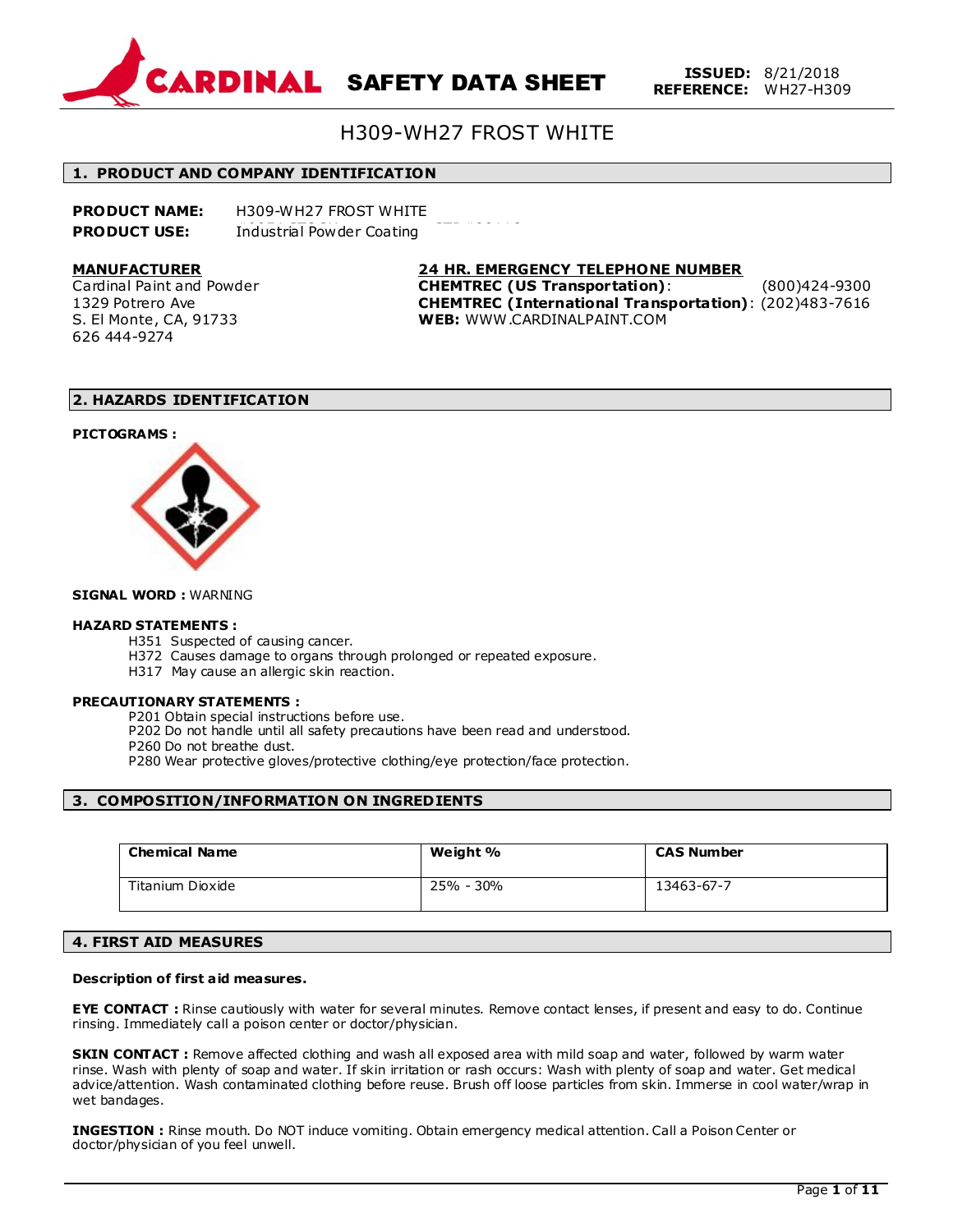

**INHALATION :** Allow victim to breathe fresh air. Allow victim to rest. Remove to fresh air and keep at rest in a position comfortable to breath. Call a Poison Center or doctor/physician if you feel unwell.

**Most important symptoms and effect, both acute and delayed :** Symptoms/Injuries: May cause genetic defects. Causes damage to organs. - After Inhalation: Danger of serious damage to health by prolonged exposure through inhalation. Harmful if inhaled. May cause an allergic skin reaction. May cause cancer by inhalation. - After Eye Contact: Causes serious eye damage. - After Ingestion: Swallowing a small quantity of this material may result in serious health hazard. Indication of any immediate medical attention and special treatment needed: No additional information available.

# **5. FIRE FIGHTING MEASURES**

**SUITABLE EXTINGUISHING MEDIA:** Foam, alcohol foam, dry chemical, carbon dioxide, water fog or sand.

**UNSUITABLE EXTINGUISHING MEDIA:** Do not use heavy water stream.

**FIRE FIGHTING PROCEDURE:** Firefighting instructions: Use water spray or fog for cooling exposed containers. Exercise caution when fighting any chemical fire. Prevent fire-fighting water from entering the environment.

Protection during firefighting: Firefighters should wear full protective gear. Do not enter fire area without proper protective equipment, including self-contained breathing apparatus with full face piece operated in pressure demand or other positive pressure modes.

**UNUSUAL FIRE AND EXPLOSION HAZARD:** This product is stable at normal handling and storage conditions.

# **6. ACCIDENTAL RELEASE MEASURES**

**PERSONAL PRECAUTIONS, PROTECTIVE EQUIPMENT AND EMERGENCY PROCEDURES :** General measures: Remove ignition sources. Use special care to avoid static electric charges. No smoking.

FOR NON-EMERGENCY PERSONNEL : For non-Emergency procedures: Evacuate unnecessary personnel.

**FOR EMERGENCY RESPONDERS :** Protective equipment : Equip cleanup crew with proper protection. - Emergency procedures : Ventilate area.

**ENVIRONMENTAL PRECAUTIONS :** Prevent entry to sewers and public waters. Notify authorities if liquid enters sewers or public water. Avoid release to the environment.

**METHODS AND MATERIAL FOR CONTAINMENT AND CLEAN UP :** On land, sweep or shovel into suitable containers,. Minimize generation of dust.

# **7. HANDLING AND STORAGE**

**PRECAUTIONS FOR SAFE HANDLING :** Wash hands and other exposed areas with mild soap and water before eating, drinking or smoking and when you are leaving work. Provide good ventilation in process area.Use only in well ventilated areas. Obtain special instructions before use. Do not handle until all safety precautions have been read and understood.Eliminate all ignition sources if safe to do so. Avoid breathing dust, fumes and/or vapors.

Hygiene measures: Wash Skin thoroughly after handling.

**CONDITIONS FOR SAFE STORAGE, INCLUDING INCOMPATIBILITIES :** Avoid heat sources and direct sunlight. Store in a dry place. Protect from moisture. Keep container closed when not in use. Keep only in the original container in a cool well ventilated place away from heat, ignition sources and direct sunlight.

Incompatible products: Strong bases. Strong acids.

Incompatible materials: Source of ignition. Direct sunlight.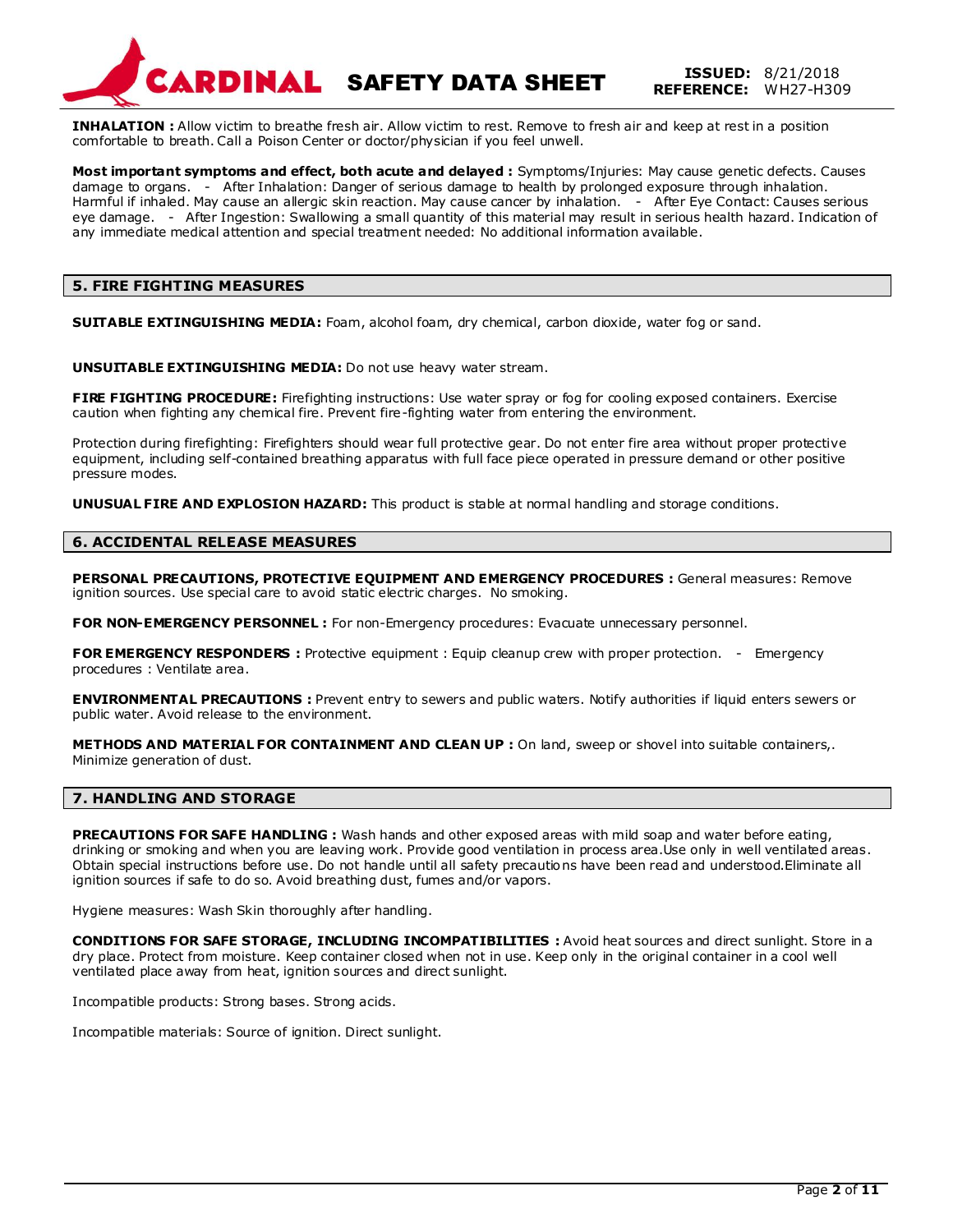

# **8. EXPOSURE CONTROLS\PERSONAL PROTECTION**

| Amorphous Silica (112926-00-8)        |                              |                                      |  |
|---------------------------------------|------------------------------|--------------------------------------|--|
| <b>USA OSHA</b>                       | USA OSHA TWA (Table Z-1)     | $6 \text{ mg/m}$                     |  |
| <b>USA OSHA</b>                       | USA OSHA TWA (Tabla Z-3)     | 20 Million particals per cubic foot. |  |
| <b>USA NIOSH</b>                      | USA NIOSH TWA (REL)          | $6 \text{ mg/m}$                     |  |
| Butyl Acrylate (141-32-2)             |                              |                                      |  |
| <b>USA ACGIH</b>                      | (TLV) TWA                    | 2 ppm                                |  |
| <b>USA NIOSH</b>                      | (REL) TWA                    | 10 ppm, 55 $mq/m3$                   |  |
| Prop-2-enoic acid (79-10-7)           |                              |                                      |  |
| <b>ACGIH</b>                          | TWA (Time Weighted Average)  | 2 ppm                                |  |
| <b>ACGIH</b>                          | TWA (Time Weighted Average)  | $5.9$ mg/m $3$                       |  |
| Styrene(100-42-5)                     |                              |                                      |  |
| <b>USA NIOSH</b>                      | USA NIOSH TWA (REL)          | 50 ppm, 215 mg/m3                    |  |
| <b>USA NIOSH</b>                      | USA NIOSH ST (REL)           | 100 ppm, 425 mg/m3                   |  |
| <b>USA OSHA</b>                       | USA OSHA TWA (OEL) Table Z-2 | $100$ ppm                            |  |
| <b>USA ACGIH</b>                      | USA ACGIH STEL (TLV)         | 40 ppm                               |  |
| Titanium Dioxide (13463-67-7)         |                              |                                      |  |
| ACGIH TLV (Threshold Limit Value)     | TWA (Time Weighted Average)  | $10 \text{ mg/m}$<br>8 hours         |  |
| OSHA PEL (Permissible Exposure Limit) | TWA (Time Weighted Average)  | $15 \text{ mg/m}$<br>8 hours         |  |

## **PERSONAL PROTECTIVE EQUIPMENT**

**RESPIRATORY PROTECTION :** Wear approved dust mask.

**HAND PROTECTION :** Wear protective gloves.

**EYE PROTECTION :** Chemical goggles or safety glasses.

**SKIN AND BODY PROTECTION :** Wear suitable protective clothing.

**WORK HYGIENIC PRACTICES:** When using do not eat or drink. When using do not smoke. Wash hands before breaks and at the end of workday.

# **9. PHYSICAL AND CHEMICAL PROPERTIES**

| Physical state                   | Solid              |
|----------------------------------|--------------------|
| <b>Melting point</b>             | 55 - 90 deg C      |
| <b>Flash point</b>               | No data available. |
| <b>Lower explosion limit</b>     | 10 $q/m^3$         |
| <b>Upper explosion limit</b>     | 70 $q/m^3$         |
| <b>Density</b>                   | 1.7337             |
| <b>Solubility</b>                | No data available. |
| <b>Autoignition temperature</b>  | No data available. |
| <b>Decomposition temperature</b> | No data available. |

# **10. STABILITY AND REACTIVITY**

**REACTIVITY :** This product is stable at normal handling and storage conditions.

**CHEMICAL STABILITY :** Stable under normal conditions.

**CONDITIONS TO AVOID :** Direct sunlight. Extremely high or low temperatures.

**INCOMPATIBLE MATERIALS :** Strong acids. Strong bases.

**HAZARDOUS DECOMPOSITION PRODUCTS:** Fume. Carbon monoxide. Carbon dioxide.

# **11. TOXICOLOGICAL INFORMATION**

| Amorphous Silica (112926-00-8) |                   |
|--------------------------------|-------------------|
| Acute toxicity                 | no data available |
| Acute toxicity: Inhalation     | no data available |
| Acute toxicity: Dermal         | no data available |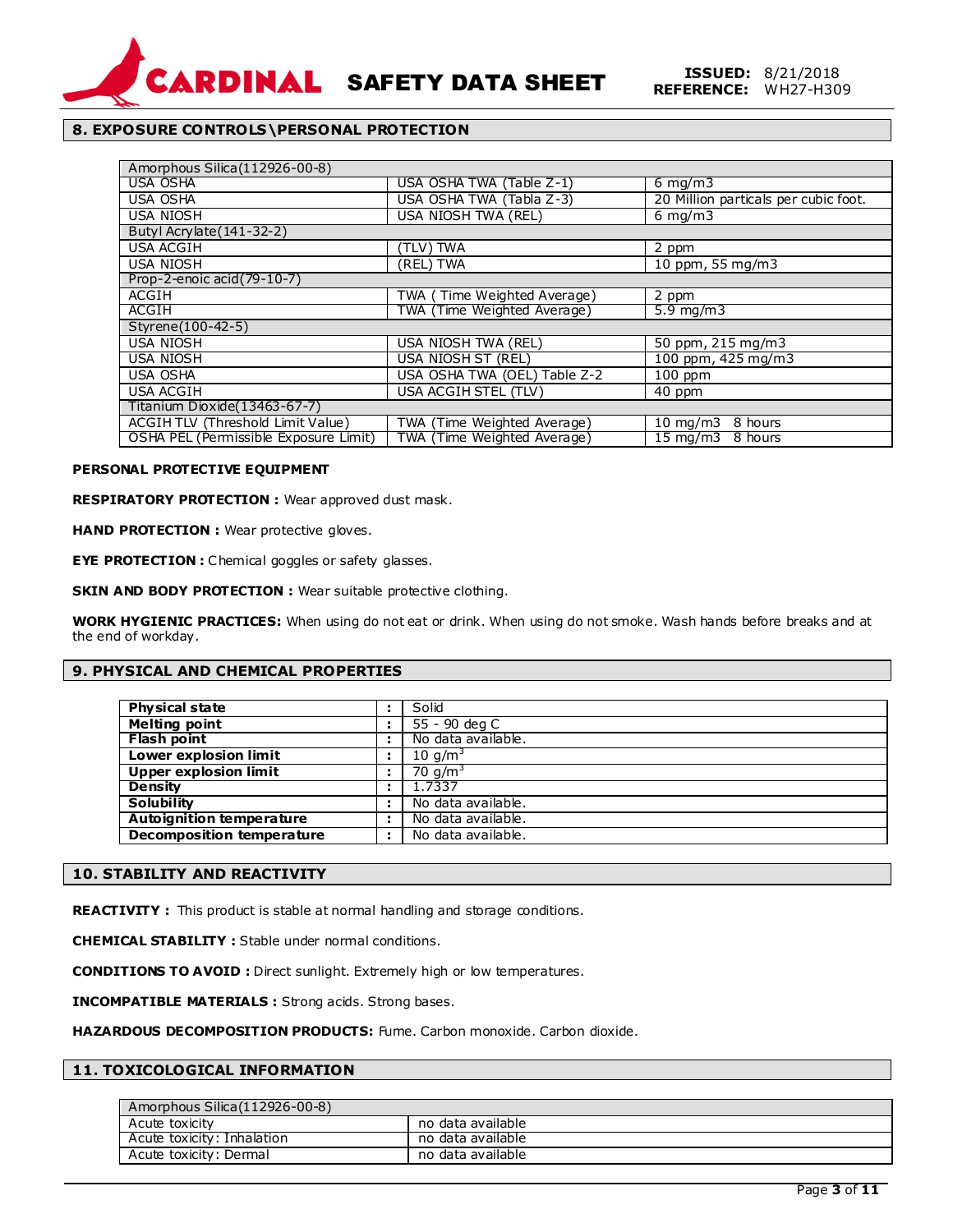# SAFETY DATA SHEET **ISSUED:** 8/21/2018 **REFERENCE:** WH27-H309

| Skin irritation                           | no data available                                                              |
|-------------------------------------------|--------------------------------------------------------------------------------|
| Eye irritation                            | no data available                                                              |
| Respiratory or skin sensation             | no data available                                                              |
| Germ cell mutagenicity                    | no data available                                                              |
| Carcinogenicity: IARC: Group 3:           | not classifiable as to its carcinogenicity to humans                           |
| <b>ACGIH</b>                              | no component of this product present at levels greater than or equal to        |
|                                           | 0.1% is identified as a carcinogen or potential carcinogen by ACGIH            |
| <b>NTP</b>                                | no component of this product present at levels greater than or equal to        |
|                                           | 0.1% is identified as a known or anticipated carcinogen by NTP                 |
| <b>OSHA</b>                               | no component of this product present at levels greater than or equal to        |
|                                           | 0.1% is identified as a carcinogen or potential carcinogen by OSHA             |
| Reproductive toxicity                     | no data available                                                              |
| Specific target organ toxicity - single   | no data available                                                              |
| exposure                                  |                                                                                |
| Specific target organ toxicity - repeated | no data available                                                              |
| exposure                                  |                                                                                |
| Aspiration hazard                         | no data available                                                              |
| Additional information                    | Amorphous silica is not classified as to its carcinogenicity to humans,        |
|                                           | however, crystalline silica inhaled in the form of quartz or cristobalite from |
|                                           | occupational sources is carcinogenic to humans (Group 1, IARC).                |
|                                           | Therefore, amorphous silica should be handled as if possessing the same        |
|                                           | hazards as the crystalline form. To the best of our knowledge, the             |
|                                           | chemical, physical, and toxicological properties have not been thoroughly      |
|                                           | investigated.                                                                  |
| Additional information                    | Stomach - irregularities - based on human evidence                             |
| Barium Sulfate(7727-43-7)                 |                                                                                |
| Acute toxicity - inhalation               | No data available                                                              |
| Acute toxicity - Dermal                   | No data available                                                              |
| Skin irritation                           | No data available                                                              |
| Eye irritation                            | No data available                                                              |
| Respiratory or skin sensation             | No data available                                                              |
| Germ cell mutagenicity - mouse -          | No reported data                                                               |
| micronucleus test                         |                                                                                |
| Carcinogenicity - rat - intrapleural -    | Equivocal tumorigenic agent by RTECS criteria. Lungs, Thorax, or               |
| tumorigenic                               | Respiration: Tumors                                                            |
| <b>IARC</b>                               | No component of this product present at levels greater than or equal to        |
|                                           | 0.1% is identified as a probable, possible, or confirmed human carcinogen      |
|                                           | by IARC                                                                        |
| <b>ACGIH</b>                              | No component of this product present at levels greater than or equal to        |
|                                           | 0.1% is identified as a carcinogen or potential carcinogen by ACGIH            |
| <b>NTP</b>                                | No component of this product present at levels greater than or equal to        |
|                                           | 0.1% is identified as a known or anticipated carcinogen by NTP                 |
| <b>OSHA</b>                               | No component of this product present at levels greater than or equal to        |
|                                           | 0.1% is identified as a carcinogen or potential carcinogen by OSHA             |
| Reproductive toxicity                     | No data available                                                              |
| Specific target organ toxicity - single   | No data available                                                              |
| exposure                                  |                                                                                |
| Specific target organ toxicity - repeated | No data available                                                              |
| exposure                                  |                                                                                |
| Aspiration hazard                         | No data available                                                              |
| Additional information                    | Prolonged inhalation of dust may cause baritosis, a benign                     |
|                                           | pneumoconiosis. If ingested, the presence of soluble barium salts as           |
|                                           | impurities may cause toxic reactions due to bioaccumulation., Damage to        |
|                                           | the lungs., To the best of our knowledge, the chemical, physical, and          |
|                                           | toxicological properties have not been thoroughly investigated.                |
| Additional information                    | Stomach irregularities - based on human evidence                               |
| Butyl Acrylate (141-32-2)                 |                                                                                |
| LD50 Oral - Rat - Acute Toxicity          | 900 mg/kg, Oral - Rat                                                          |
| LC50 Inhalation - Rat - Inhalation        | 2730 ppm, 4 h, Remarks: Sense Organs and Special Senses (Nose, Eye,            |
|                                           | Ear, and Taste): Olfaction: Other changes. Sense Organs and Special            |
|                                           | Senses (Nose, Eye, Ear, and Taste): Eye: Other. Lungs, Thorax, or              |
|                                           | Respiration: Dyspnea.                                                          |
| LD50 Dermal - Rabbit                      | 1.796 mg/kg, Rabbit                                                            |
| Skin corrosion/irritation                 | No data available                                                              |
| Serious eye damage/eye irritation         | No data available                                                              |
| Respiratory or skin sensitisation         | No data available                                                              |
| Germ cell mutagenicity                    | No data available                                                              |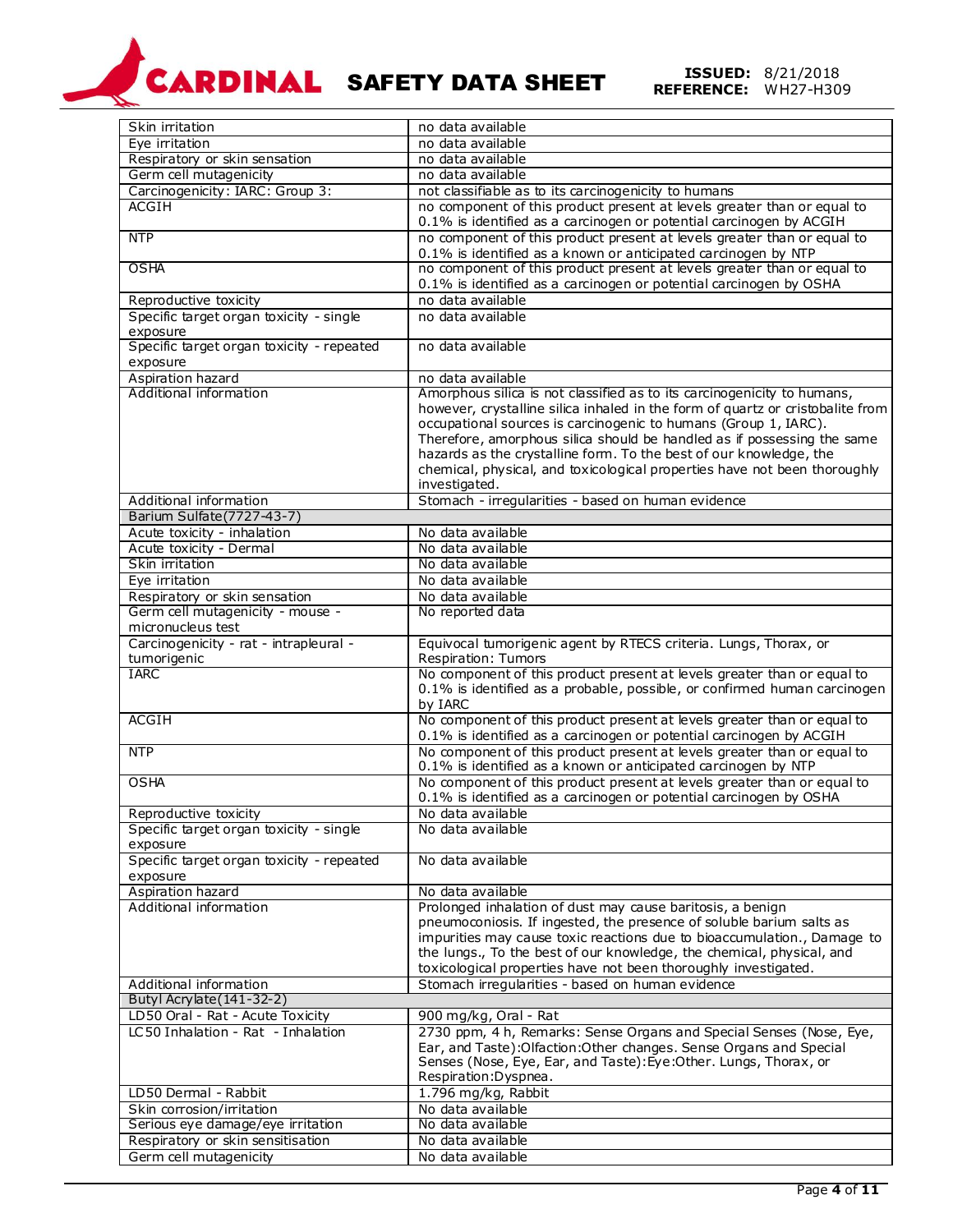

# SAFETY DATA SHEET **ISSUED:** 8/21/2018 **REFERENCE:** WH27-H309

| Carcinogenicity<br>Reproductive toxicity<br>Specific target organ toxicity - single<br>exposure<br>Specific target organ toxicity - repeated | IARC: 3 - Group 3: Not classifiable as to its carcinogenicity to humans<br>(Butyl acrylate) IARC: No component of this product present at levels<br>greater than or equal to 0.1% is identified as probable, possible or<br>confirmed human carcinogen by IARC. NTP: No component of this product<br>present at levels greater than or equal to 0.1% is identified as a known or<br>anticipated carcinogen by NTP. No component of this product present at<br>levels greater than or equal to 0.1% is identified as a known or<br>anticipated carcinogen by NTP. OSHA: No component of this product<br>present at levels greater than or equal to 0.1% is identified as a<br>carcinogen or potential carcinogen by OSHA. No component of this<br>product present at levels greater than or equal to 0.1% is identified as a<br>carcinogen or potential carcinogen by OSHA.<br>No data available<br>May cause respiratory irritation.<br>No data available |
|----------------------------------------------------------------------------------------------------------------------------------------------|-----------------------------------------------------------------------------------------------------------------------------------------------------------------------------------------------------------------------------------------------------------------------------------------------------------------------------------------------------------------------------------------------------------------------------------------------------------------------------------------------------------------------------------------------------------------------------------------------------------------------------------------------------------------------------------------------------------------------------------------------------------------------------------------------------------------------------------------------------------------------------------------------------------------------------------------------------------|
| exposure<br>Aspiration hazard                                                                                                                | No data available                                                                                                                                                                                                                                                                                                                                                                                                                                                                                                                                                                                                                                                                                                                                                                                                                                                                                                                                         |
| Additional Information                                                                                                                       | RTECS: UD3150000 To the best of our knowledge, the chemical, physical,<br>and toxicological properties have not been thoroughly investigated.,<br>Cough, Shortness of breath, Headache, Nausea, Vomiting Stomach -<br>Irregularities - Based on Human Evidence (Mequinol).                                                                                                                                                                                                                                                                                                                                                                                                                                                                                                                                                                                                                                                                                |
| Prop-2-enoic acid(79-10-7)                                                                                                                   |                                                                                                                                                                                                                                                                                                                                                                                                                                                                                                                                                                                                                                                                                                                                                                                                                                                                                                                                                           |
| LD50 Oral - Mouse                                                                                                                            | 830mg/m3                                                                                                                                                                                                                                                                                                                                                                                                                                                                                                                                                                                                                                                                                                                                                                                                                                                                                                                                                  |
| LC50 Inhalation - Rat                                                                                                                        | $>5,100$ mg/m3 - 4h                                                                                                                                                                                                                                                                                                                                                                                                                                                                                                                                                                                                                                                                                                                                                                                                                                                                                                                                       |
| Dermal                                                                                                                                       | No Data Available                                                                                                                                                                                                                                                                                                                                                                                                                                                                                                                                                                                                                                                                                                                                                                                                                                                                                                                                         |
| Skin Corrosion/Irritation                                                                                                                    | Skin - Rabbit Result Severe Skin Irritation - 24h                                                                                                                                                                                                                                                                                                                                                                                                                                                                                                                                                                                                                                                                                                                                                                                                                                                                                                         |
| Serious Eye Damage/Eye Irritation                                                                                                            | Eyes - Rabbit Result - Severe Eye Irritation                                                                                                                                                                                                                                                                                                                                                                                                                                                                                                                                                                                                                                                                                                                                                                                                                                                                                                              |
| Respiratory or Skin Irritation                                                                                                               | Guinea Pig - Did not cause sensitization on laboratory animals                                                                                                                                                                                                                                                                                                                                                                                                                                                                                                                                                                                                                                                                                                                                                                                                                                                                                            |
| <b>Germ Cel Mutagenicity</b>                                                                                                                 | Laboratory experiments have shown mutagenic effects                                                                                                                                                                                                                                                                                                                                                                                                                                                                                                                                                                                                                                                                                                                                                                                                                                                                                                       |
| Carcinogenicity                                                                                                                              | This product is or contains a component that is not classifiable as to its<br>carcinogenicity based on its IARC, ACGIH, NTP, or EPA classification. IARC<br>Group 3: Not classifiable as to its carcinogenicity to humans (Acrylic Acid)<br>NTO: no component of this product present at levels greater than or equal<br>to 0.1% is identified as a known or anticipated carcinogen                                                                                                                                                                                                                                                                                                                                                                                                                                                                                                                                                                       |
| Reproductive Toxicity                                                                                                                        | No Data Available                                                                                                                                                                                                                                                                                                                                                                                                                                                                                                                                                                                                                                                                                                                                                                                                                                                                                                                                         |
| Specific Target Organ Toxicity - Single<br>Exposur                                                                                           | Inhalation - May cause respiratory irritation - Respiratory system                                                                                                                                                                                                                                                                                                                                                                                                                                                                                                                                                                                                                                                                                                                                                                                                                                                                                        |
| Specific Target Organ Toxicity-Repeated<br>Exposure                                                                                          | No Data Available                                                                                                                                                                                                                                                                                                                                                                                                                                                                                                                                                                                                                                                                                                                                                                                                                                                                                                                                         |
| Aspiration Hazard                                                                                                                            | No Data Available                                                                                                                                                                                                                                                                                                                                                                                                                                                                                                                                                                                                                                                                                                                                                                                                                                                                                                                                         |
| <b>Additional Information</b>                                                                                                                | RTECS: AS4375000 burning sensation. Cough, wheezing, laryngitis.<br>Shortness of breath, spasm, inflammation and edema of the larynx,<br>spasm, inflammation and edema of the bronci, pneumonia, pulmonary<br>edema. Material is extremely destructive to tissue of the mucous<br>membranes and upper respiratory tract, eyes, and skin. Liver<br>irregularities - based on Human Evidence. Stomach irregularities - based<br>on human evidence                                                                                                                                                                                                                                                                                                                                                                                                                                                                                                           |
| Styrene(100-42-5)                                                                                                                            |                                                                                                                                                                                                                                                                                                                                                                                                                                                                                                                                                                                                                                                                                                                                                                                                                                                                                                                                                           |
| Acute toxicity - LD50 - oral - rat                                                                                                           | $>6000$ mg/kg                                                                                                                                                                                                                                                                                                                                                                                                                                                                                                                                                                                                                                                                                                                                                                                                                                                                                                                                             |
| Acute toxicity - LC50 - inhalation - rat<br>Acute toxicity - LD50 - dermal - male and<br>female rat                                          | 12000 mg/m3 / 4 h<br>$> 2000$ mg/kg                                                                                                                                                                                                                                                                                                                                                                                                                                                                                                                                                                                                                                                                                                                                                                                                                                                                                                                       |
| Skin irritation - rabbit                                                                                                                     | Skin irritation                                                                                                                                                                                                                                                                                                                                                                                                                                                                                                                                                                                                                                                                                                                                                                                                                                                                                                                                           |
| Eye irritation - rabbit                                                                                                                      | Eye irritation / 24 h                                                                                                                                                                                                                                                                                                                                                                                                                                                                                                                                                                                                                                                                                                                                                                                                                                                                                                                                     |
| Respiratory or skin sensitization -<br>maximisation test - guinea pig                                                                        | Does not cause skin sensitization.                                                                                                                                                                                                                                                                                                                                                                                                                                                                                                                                                                                                                                                                                                                                                                                                                                                                                                                        |
| Germ cell mutagenicity                                                                                                                       | Laboratory experiments haqve shown mutagenic effects.                                                                                                                                                                                                                                                                                                                                                                                                                                                                                                                                                                                                                                                                                                                                                                                                                                                                                                     |
| Carcinogenicity                                                                                                                              | The product is or contains a component that has been reported to be<br>possible carcinogenic based on its IARC, NTP or EPA classification.                                                                                                                                                                                                                                                                                                                                                                                                                                                                                                                                                                                                                                                                                                                                                                                                                |
| <b>IARC</b>                                                                                                                                  | Group 2B - possible carcinogenic to humans                                                                                                                                                                                                                                                                                                                                                                                                                                                                                                                                                                                                                                                                                                                                                                                                                                                                                                                |
| <b>NTP</b>                                                                                                                                   | Reasonably anticipated to be carcinogenic to humans.                                                                                                                                                                                                                                                                                                                                                                                                                                                                                                                                                                                                                                                                                                                                                                                                                                                                                                      |
| <b>OSHA</b>                                                                                                                                  | No component of this product present at levels greater than or equal to                                                                                                                                                                                                                                                                                                                                                                                                                                                                                                                                                                                                                                                                                                                                                                                                                                                                                   |
|                                                                                                                                              | 0.1% is identified as a carcinogen or potential carcinogen by OSHA.                                                                                                                                                                                                                                                                                                                                                                                                                                                                                                                                                                                                                                                                                                                                                                                                                                                                                       |
| Reproductive toxicity                                                                                                                        | Suspected of damaging the unborn child. Suspected human reproductive<br>toxicant.                                                                                                                                                                                                                                                                                                                                                                                                                                                                                                                                                                                                                                                                                                                                                                                                                                                                         |
| Specific target organ toxicity - single<br>exposure                                                                                          | No data available                                                                                                                                                                                                                                                                                                                                                                                                                                                                                                                                                                                                                                                                                                                                                                                                                                                                                                                                         |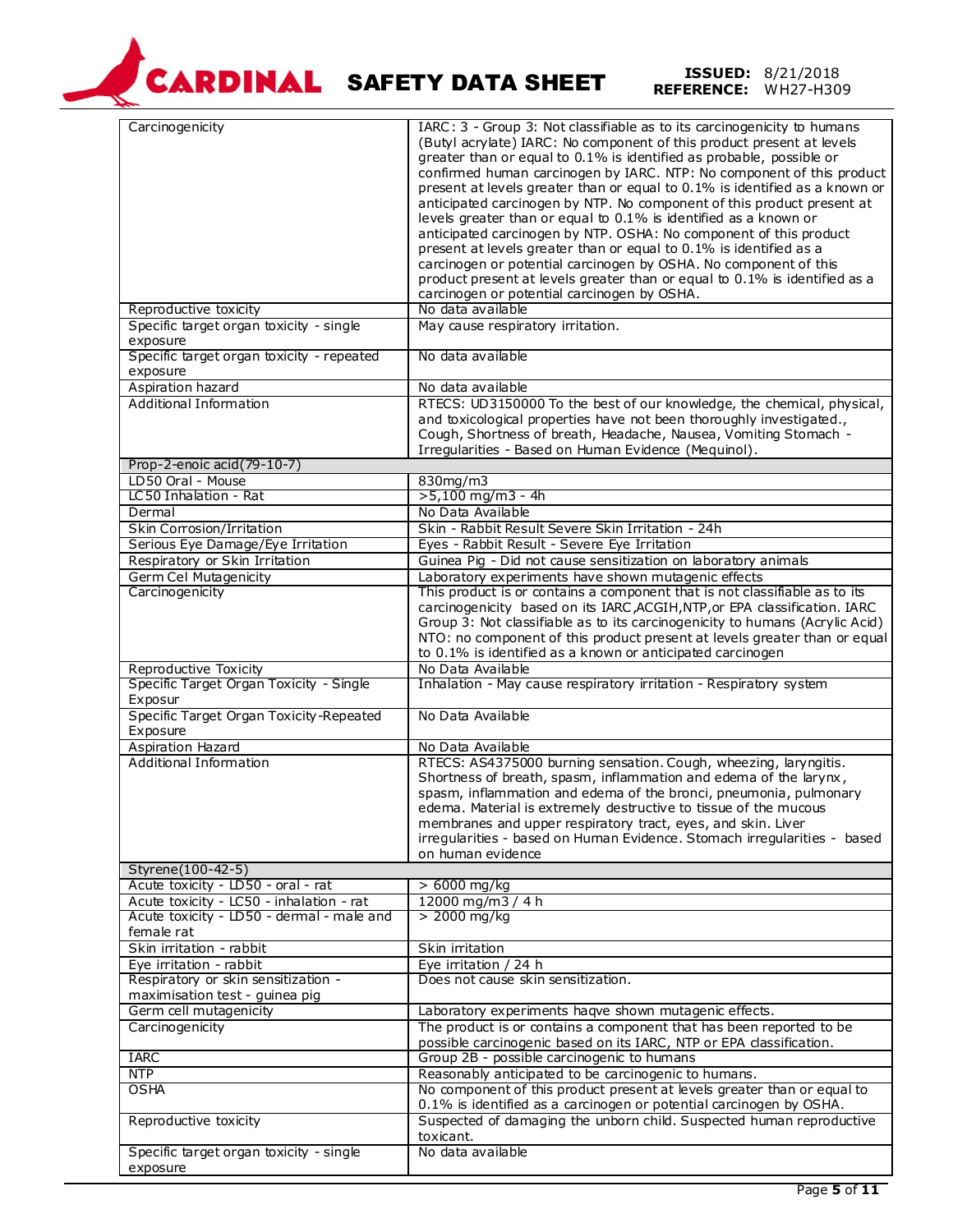# **CARDINAL SAFETY DATA SHEET**

**REFERENCE:** 8/21/2018<br>**REFERENCE:** WH27-H309

| specific target organ toxicity - repeated  | Causes damage to organs through prolonged or repeated exposure.          |
|--------------------------------------------|--------------------------------------------------------------------------|
| exposure                                   |                                                                          |
| Aspiration hazard                          | No data available                                                        |
| Additional information                     | Dermatitis, central nervous system depression, nausea, dizziness,        |
|                                            | headache. To the best of our knowledge, the chemical, physical, and      |
|                                            | toxicolgical properties have not been thoroughly investigated.           |
| Additional information                     | Endocrine system                                                         |
| Titanium Dioxide(13463-67-7)               |                                                                          |
| Acute toxicity - LD50 - oral - rat         | $> 10000$ mg/kg                                                          |
| Acute toxicity - inhalation                | No data available                                                        |
| Acute toxicity - LD50 - dermal - rabbit    | $>10000$ mg/kg                                                           |
| Skin irritation - human                    | Mild skin irritation - 3 h                                               |
| Eye irritation - rabbit                    | No eye irritation                                                        |
| Respiration or skin sensitisation          | Will not occur                                                           |
| Germ cell mutagenicity - hamster - ovary - | No results available                                                     |
| micronucleus test                          |                                                                          |
| Germ cell mutagenicity - hamster - lungs   | DNA inhibition                                                           |
| Germ cell mutagenicity - hamster - ovary - | No results available                                                     |
| sister chromatid exchange                  |                                                                          |
| Germ cell mutagenicity - mouse -           | No results available                                                     |
| micronucleus test                          |                                                                          |
| <b>IARC</b>                                | No component of this product present at levels greater than or equal to  |
|                                            | 0.1% is identified as a probable, possible or confirmed human carcinogen |
|                                            | by IARC                                                                  |
| <b>NTP</b>                                 | No component of this product present at levels greater than or equal to  |
|                                            | 0.1% is identified as a known or anticipated carcinogen                  |
| <b>OSHA</b>                                | No component of this product present at levels greater than or equal to  |
|                                            | 0.1% is identified as a carcinogen or potential carcinogen by OSHA       |
| Reproductive toxicity                      | No data available                                                        |
| Specific target organ toxicity - single    | No data available                                                        |
| exposure                                   |                                                                          |
| Specific target organ toxicity - repeated  | No data available                                                        |
| exposure                                   |                                                                          |
| Aspiration hazard                          | No data available                                                        |
| Additional information                     | To the best of our knowledge, the chemical, physical, and toxicological  |
|                                            | properties have not been thoroughly investigated                         |

# **12. ECOLOGICAL INFORMATION**

| Amorphous Silica(112926-00-8)              |                                                                                                                      |  |
|--------------------------------------------|----------------------------------------------------------------------------------------------------------------------|--|
| Toxicitv                                   | no data available                                                                                                    |  |
| Persistence and degradability              | no data available                                                                                                    |  |
| Bioaccumulative potential                  | no data available                                                                                                    |  |
| Mobility in soil                           | no data available                                                                                                    |  |
| PBT and vPvB                               | not available/not required                                                                                           |  |
| Barium Sulfate (7727-43-7)                 |                                                                                                                      |  |
| Toxicity                                   | No data available                                                                                                    |  |
| Persistence and degradability              | The methods for determining biodegradability are not applicable in                                                   |  |
|                                            | inorganic substances                                                                                                 |  |
| Bioaccumulative potential                  | No data available                                                                                                    |  |
| Mobility in soil                           | No data available                                                                                                    |  |
| PBT and vPvB                               | not available/not required                                                                                           |  |
| Butyl Acrylate (141-32-2)                  |                                                                                                                      |  |
| LC50 - Cyprinodon variegatus - Toxicity to | 2.1 mg/l - 96 h, Cyprinodon variegatus (sheepshead minnow), (OECD                                                    |  |
| fish                                       | Test Guideline 203)                                                                                                  |  |
| EC50 - Daphnia magna - Toxicity to         | 1.3 mg/l - 48 h, Daphnia magna (Water flea), (OECD Test Guideline 202)                                               |  |
| daphnia and other aquatic invertebrates    |                                                                                                                      |  |
| Persistence and degradability              | Biodegradability aerobic - Exposure time 28 d Result: 80 - 90 % - Readily<br>biodegradable (OECD Test Guideline 310) |  |
| Bioaccumulative potential                  | No data available                                                                                                    |  |
| Mobility in soil                           | No data available                                                                                                    |  |
| Results of PBT and vPvB assessment         | PBT/vPvB assessment not available as chemical safety assessment not                                                  |  |
|                                            | required/not conducted.                                                                                              |  |
| Other adverse effects                      | An environmental hazard cannot be excluded in the event of                                                           |  |
|                                            | unprofessional handling or disposal. Toxic to aguatic life. Avoid release to                                         |  |
|                                            | the environment.                                                                                                     |  |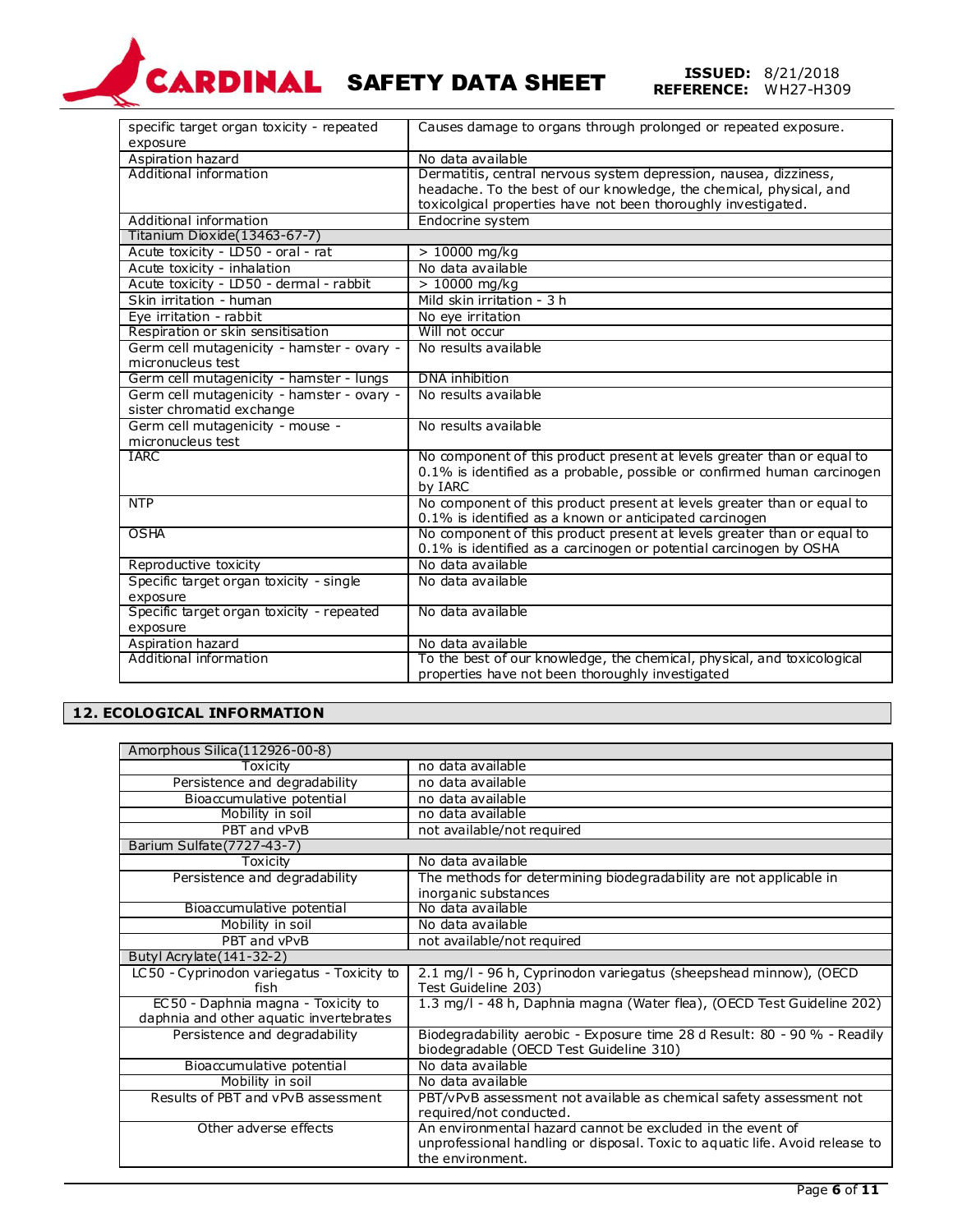# **CARDINAL SAFETY DATA SHEET**

| Prop-2-enoic acid(79-10-7)                 |                                                                          |
|--------------------------------------------|--------------------------------------------------------------------------|
| LC50 Toxicity to Fish - Oncorhynchus       | 27 mg/l 96 h Oncorhynchuss mykiss (Rainbow trout)                        |
| mykiss                                     |                                                                          |
| EC50 Toxicity to Daphnia and other aquatic | 95 mg/l - 48 h Daphnia magna (Water Flea)                                |
| invertebrates                              |                                                                          |
| EC 50 Toxicity to algea - Desmodemus       | 0.04 mg/l - 96h Desmodemus subspicatus (green algea)                     |
| subspicatus                                |                                                                          |
| Persistence and degradability              | Biodegradability Biotic/Aerobic - Exposure time 28 d Result 100% -       |
|                                            | Readiliy Biodegradable                                                   |
| Mobility in Soil                           | No Data Available                                                        |
| <b>Bioaccumulative Potential</b>           | No Data Available                                                        |
| Result of PBT and vPvB assessment          | PBT/vPvB assessment not available as chemical safety assessment not      |
|                                            | required/not conducted                                                   |
| Other adverse effects                      | Other adverse effects. An environmental hazard cannot be excluded in the |
|                                            | event of unprofessional handling or disposal. Very toxic to aquatic life |
| Styrene(100-42-5)                          |                                                                          |
| Toxicity to fish - NOEC - fathead minnow   | 4 mg/L / 96 h                                                            |
| Toxicity to fish - LC50 - fathead minnow   | 32 mg/L / 96 h                                                           |
| Toxicity to fish - LOEC - fathead minnow   | $7.6$ mg/L / 96 h                                                        |
| Toxicity to daphnia and other aquatic      | $4.7 \text{ mg/L} / 48 \text{ h}$                                        |
| invertebrates - EC 50 - water flea         |                                                                          |
| Toxicity to algae - IC50 - green algae     | 1.4 mg/L / 72 h                                                          |
| Persistence and degradability - aerobic    | 60% - readily biodegradable - 28 d                                       |
| Bioaccumulative potential                  | No data available                                                        |
| Mobility in soil                           | No data available                                                        |
| PBT and vPvB                               | Not available/not required                                               |
| Other adverse effects                      | An environmental hazard cannot be excluded in the event of               |
|                                            | unprofessional handling or disposal. Toxic to aquatic life.              |
| Titanium Dioxide(13463-67-7)               |                                                                          |
| Toxicity to fish - LC50 - other fish       | > 1000 mg/L / 96 h                                                       |
| Toxicity to daphnia and other aquatic      | $> 1000$ mg/L / 48 h                                                     |
| invertebrates - EC50 - Dapphnia magna      |                                                                          |
| (water flea)                               |                                                                          |
| Toxicity to daphnia and other aquatic      | 1000 mg/L / 48 h                                                         |
| invertebrates - EC0 - Daphnia magna        |                                                                          |
| (water flea)                               |                                                                          |
| Persistence and degradability              | No data available                                                        |
| Bioaccumulative potential                  | No data available                                                        |
| Mobility in soil                           | No data available                                                        |
| PBT and vPbV                               | Not available/not required                                               |
| Other adverse effects                      | No data available                                                        |

# **13. DISPOSAL CONSIDERATIONS**

# **WASTE TREATMENT METHODS**

**GENERAL INFORMATION :** No data available.

**DISPOSAL METHOD:** Dispose of in accordance with Local, State, Regional, National and International Regulations.

Ecology - waste materials: Avoid release to the environment.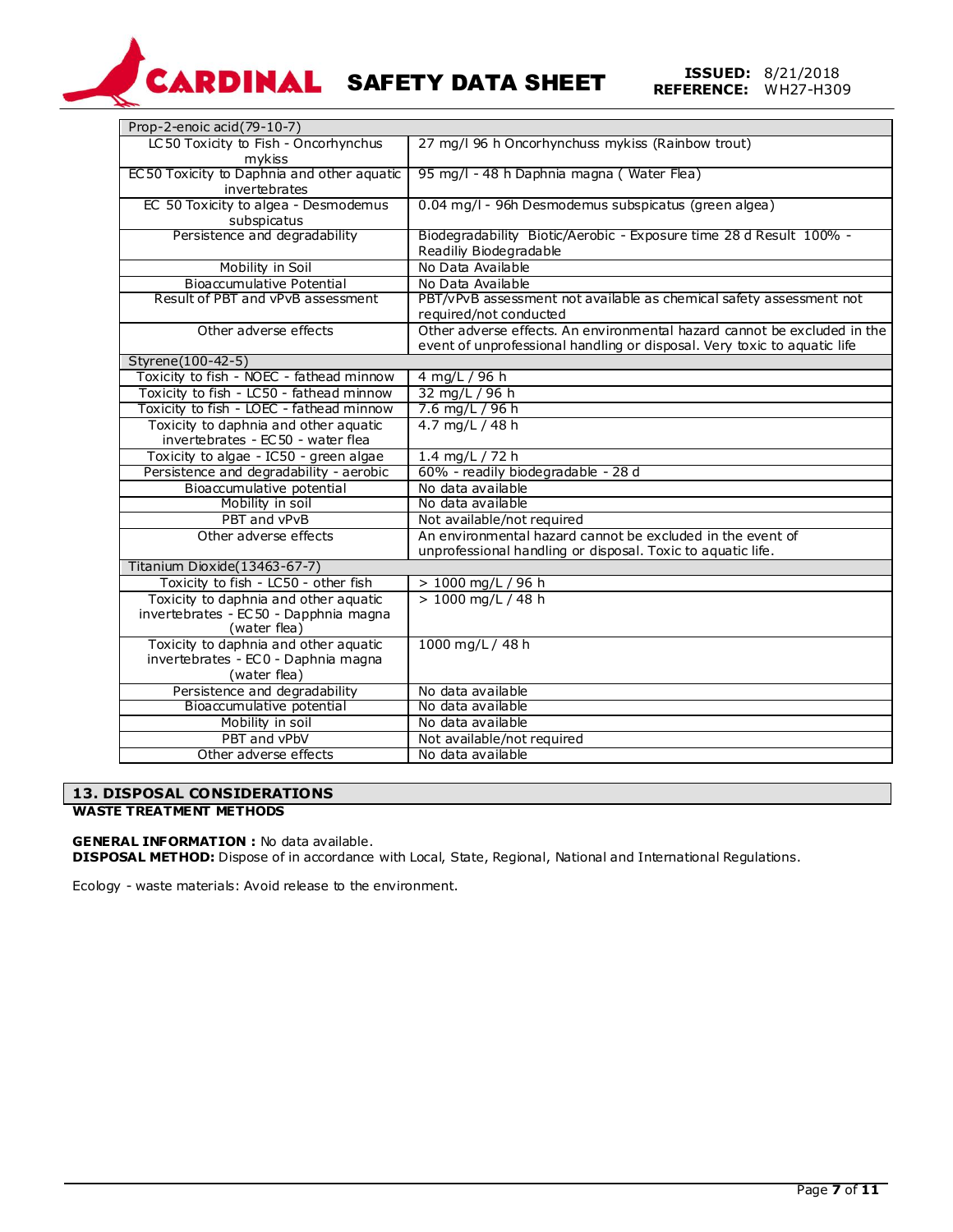

**SARDINAL SAFETY DATA SHEET ISSUED: 8/21/2018** 

# **14. TRANSPORT INFORMATION**

# \***CHECK WITH YOUR CARRIER FOR ADDITIONAL RESTRICTIONS THAT MAY APPLY.**

**USDOT GROUND**

**DOT (DEPARTMENT OF TRANSPORTATION) PROPER SHIPPING NAME (DOT) :** Not Regulated/Not Applicable **HAZARDS CLASS :** None **UN/NA NUMBER :** Not Applicable **PACKING GROUP :** None **EMERGENCY RESPONSE GUIDE (ERG) :** Not Applicable

**IATA (AIR) DOT (INTERNATIONAL AIR TRANSPORTATION ASSOCIATION) PROPER SHIPPING NAME :** Not Regulated/Not Applicable **HAZARDS CLASS :** Not Applicable **UN/NA NUMBER :** Not Applicable **PACKING GROUP :** Not Applicable **EMERGENCY RESPONSE GUIDE (ERG) :** Not Applicable

**IMDG (OCEAN) PROPER SHIPPING NAME :** Not Regulated , Not Applicable **HAZARDS CLASS :** Not Applicable **UN/NA NUMBER :** Not Applicable **PACKING GROUP :** Not Applicable **EMERGENCY RESPONSE GUIDE (ERG) :** Not Applicable

**MARINE POLLUTANT :** No **SPECIAL PRECAUTIONS :** P235 Keep cool.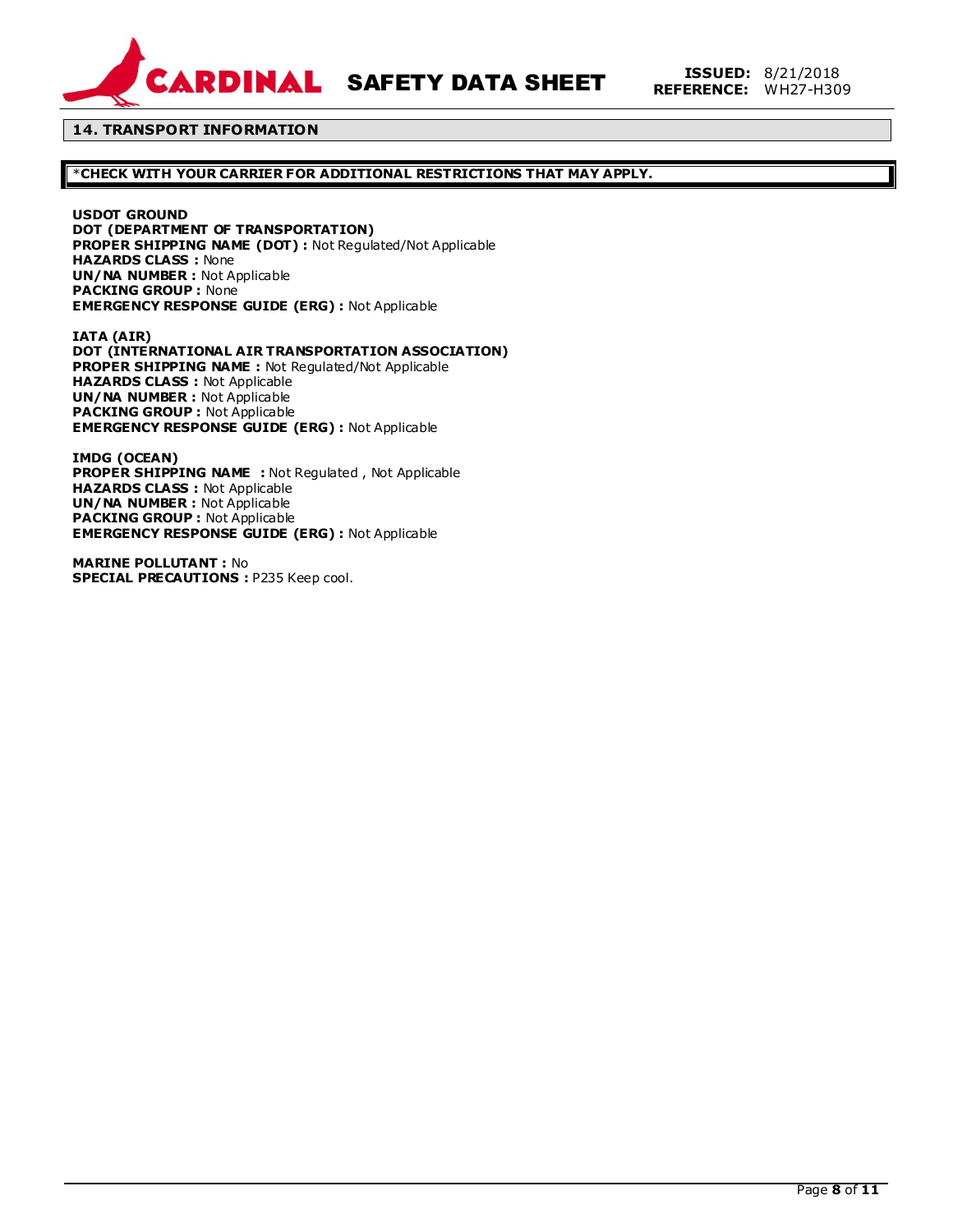

**SARDINAL SAFETY DATA SHEET ISSUED:** 8/21/2018

# **15. REGULATORY INFORMATION**

**US FEDERAL REGULATIONS All ingredients are TSCA (Toxic Substance Control Act) listed.**

**OSHA HAZARDS :** Moderate skin irritant, Moderate eye irritant. **EPCRA - Emergency CERCLA REPORTABLE QUANTITY**

**SARA 304 Extremely Hazardous Substances Reportable Quantity :** This material does not contain any components with a section 304 EHS RQ.

### **SARA TITLE III (SUPERFUND AMENDMENTS AND REAUTHORIZATION ACT)**

**SARA 311/312 Hazards :** Acute Health Hazard, Chronic Health Hazard

| This product contains: | <b>Chemical CAS#</b> |
|------------------------|----------------------|
| Titanium Dioxide       | 13463-67-7           |

**SARA 313 :** No SARA 313 chemicals are present

**CLEAN AIR ACT :** 

# **INTERNATIONAL REGULATIONS**

### **CLASSIFICATION ACCORDING TO REGULATION (EC) No. 1272/2008 (CLP) :**

Carc. 2 H351 Suspected of causing cancer<br>STOT RE 1 H372 Causes damage to organs the H372 Causes damage to organs through prolonged or repeated exposure

# **NATIONAL REGULATIONS**

| This product contains: | <b>Chemical CAS#</b> |
|------------------------|----------------------|
| ~Titanium Dioxide      | 13463-67-7           |

#### *National Regulations Key*

 $\sim$  Indicates a chemical listed by IARC as a possible carcinogen.

^ Indicates a chemical listed by IARC as carcinogenic to humans.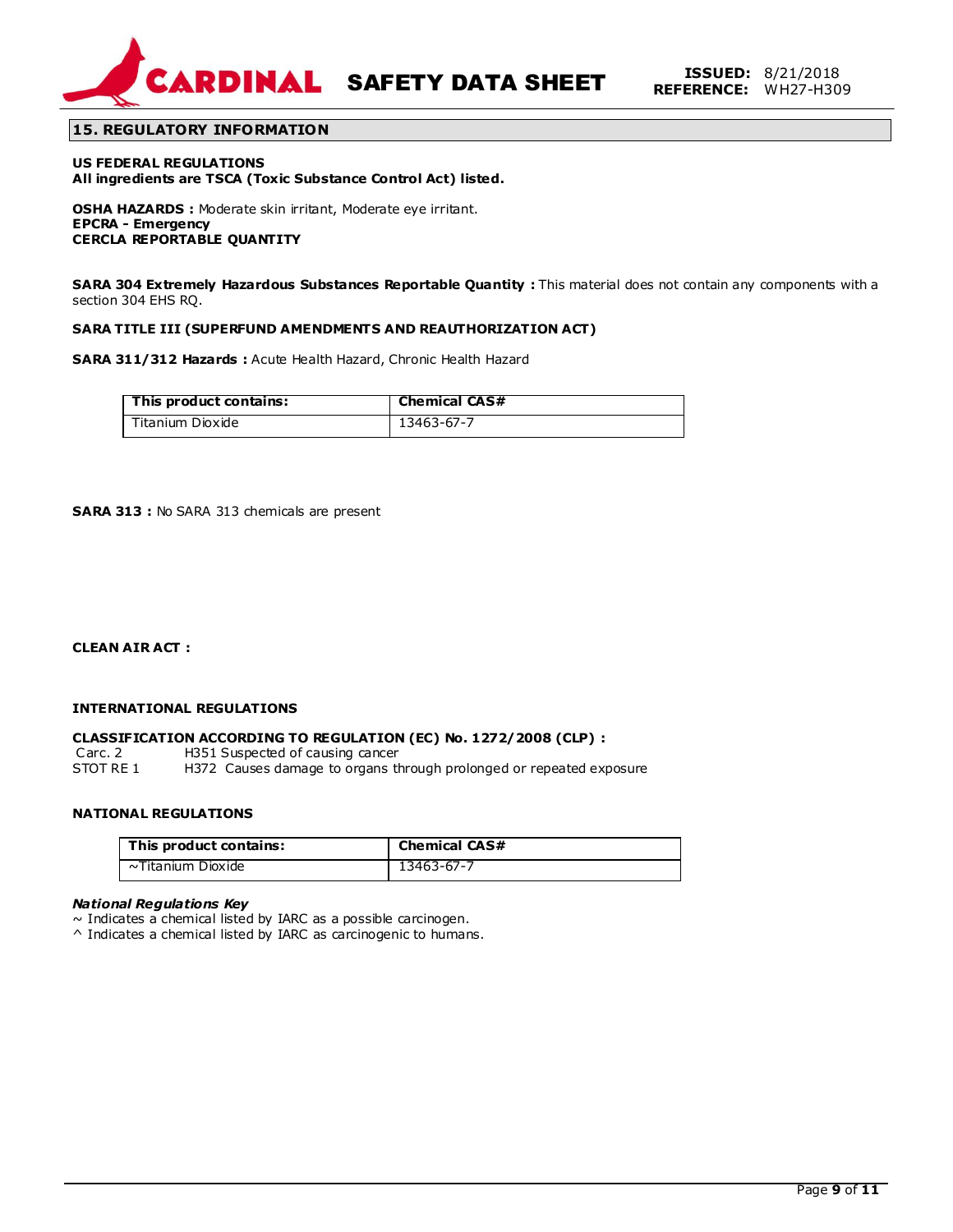

## **STATE REGULATIONS CALIFORNIA PROPOSITION 65**

| This product contains: | <b>Chemical CAS#</b> |
|------------------------|----------------------|
| *Titanium Dioxide      | 13463-67-7           |
| *Styrene               | $100 - 42 - 5$       |

# **Proposition 65 Key**

**A WARNING:** This product can expose you to a chemical(s), including those listed above, which is (are) known to the State of California to cause cancer.

For more information visit WWWPROP65.CA.GOV.

- **WARNING:** This product can expose you to a chemical(s), including those listed above, which is (are) known to the State of California to cause birth defects or other reproductive harm. For more information visit WWWPROP65.CA.GOV.
- **+ ∧ WARNING:** This product can expose you to a chemical(s), including those listed above, which is (are) known to the State of California to cause cancer and birth defects or other reproductive harm. For more information visit WWWPROP65.CA.GOV.

# **Massachusetts Right to Know**

| This product contains | <b>Chemical CAS#</b> |
|-----------------------|----------------------|
| Titanium Dioxide      | 13463-67-7           |
| Barium Sulfate        | 7727-43-7            |
| Amorphous Silica      | 112926-00-8          |
| Prop-2-enoic acid     | $79 - 10 - 7$        |
| <b>Butyl Acrylate</b> | $141 - 32 - 2$       |
| Styrene               | $100 - 42 - 5$       |

### **Pennsylvania Right to Know**

| This product contains             | <b>Chemical CAS#</b> |
|-----------------------------------|----------------------|
| Titanium Dioxide                  | 13463-67-7           |
| <b>Barium Sulfate</b>             | 7727-43-7            |
| Amorphous Silica                  | 112926-00-8          |
| Butyltriphenylphoshonium Chloride | 13371-17-0           |
| Prop-2-enoic acid                 | $79 - 10 - 7$        |
| <b>Butyl Acrylate</b>             | $141 - 32 - 2$       |
| Styrene                           | $100 - 42 - 5$       |

### **New Jersey Right to Know**

| This product contains             | <b>Chemical CAS#</b> |
|-----------------------------------|----------------------|
| Titanium Dioxide                  | 13463-67-7           |
| <b>Barium Sulfate</b>             | 7727-43-7            |
| Amorphous Silica                  | 112926-00-8          |
| Butyltriphenylphoshonium Chloride | 13371-17-0           |
| Prop-2-enoic acid                 | $79 - 10 - 7$        |
| <b>Butyl Acrylate</b>             | 141-32-2             |
| Styrene                           | $100 - 42 - 5$       |